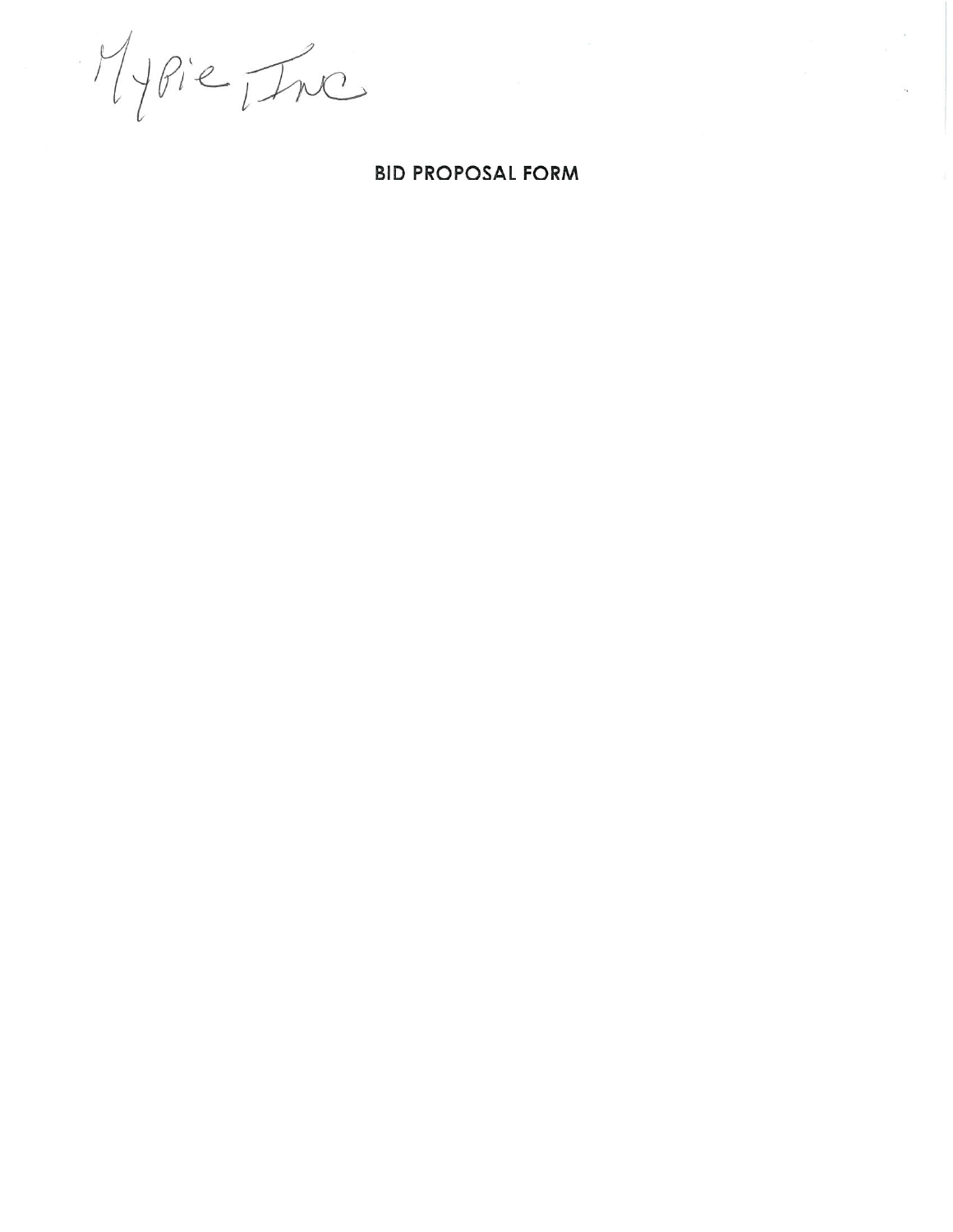My Pie, Che,

# **PROPOSAL PAGE**

### REMOVAL OF HIGH GRASS, HIGH WEEDS, AND REMOVAL OF DEBRIS FOR PRIVATE OWNED/VACANT PROPERTIES **THROUGHOUT THE CITY OF TRENTON DEPARTMENT OF INSPECTIONS** FOR A PERIOD OF TWO (2) YEARS WITH OPTION TO EXTEND TWO (2) ONE (1) YEAR EXTENSIONS

# ALL PRICING SHALL STAY FIRM THROUGHOUT THE TERM OF THE **CONTRACT**

We the undersigned propose to furnish and deliver the above services on an as needed basis pursuant to the bid specifications and requirements made part hereof:

| ALL PRICING SHALL INCLUDE COST FOR LABOR, MATERIALS AND REMOVALS                                           |                              |
|------------------------------------------------------------------------------------------------------------|------------------------------|
| <b>PRICING FOR YEAR ONE (1)</b><br>COST FOR THE REMOVALS OF HIGH GRASS                                     | $s\frac{364.50}{50}$         |
| COST FOR THE REMOVALS OF HIGH WEEDS                                                                        | s322.31                      |
| COST FOR THE REMOVAL OF DEBRIS                                                                             | $s\frac{3}{0}\cdot l\lambda$ |
| <b>PRICING FOR YEAR TWO (2)</b><br>COST FOR THE REMOVALS OF HIGH GRASS                                     | $\frac{400.95}{354.54}$      |
| COST FOR THE REMOVALS OF HIGH WEEDS                                                                        |                              |
| <b>COST FOR THE REMOVAL OF DEBRIS</b>                                                                      | $\frac{1}{1}$ 34/ $\cdot$ /3 |
| <b>OPTION TO EXTEND</b><br><b>PRICING FOR YEAR THREE (3)</b><br><b>COST FOR THE REMOVALS OF HIGH GRASS</b> |                              |
| COST FOR THE REMOVALS OF HIGH WEEDS                                                                        |                              |
| <b>COST FOR THE REMOVAL OF DEBRIS</b>                                                                      |                              |
| <b>OPTION TO EXTEND</b><br><b>PRICING FOR YEAR FOUR (4)</b><br><b>COST FOR THE REMOVALS OF HIGH GRASS</b>  | S                            |
| <b>COST FOR THE REMOVALS OF HIGH WEEDS</b>                                                                 | S.                           |
| <b>COST FOR THE REMOVAL OF DEBRIS</b>                                                                      | $\mathsf{S}$                 |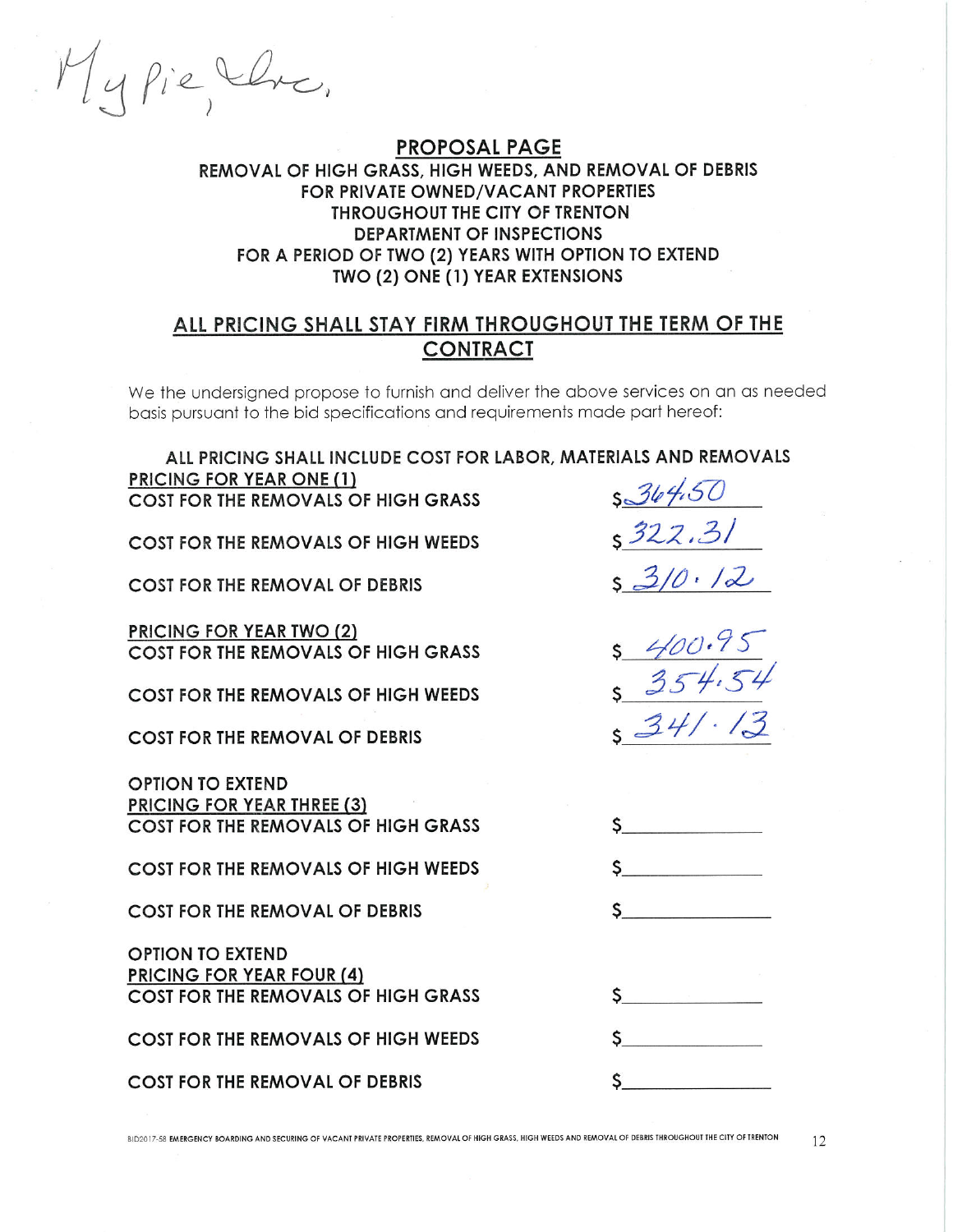Control Industries, when

### **BID PROPOSAL FORM**

#### **EMERGENCY BOARDING AND SECURING OF PRIVATE VACANT PROPERTIES. THROUGHOUT THE CITY OF TRENTON DEPARTMENT OF INSPECTIONS** FOR A PERIOD OF TWO (2) YEARS WITH OPTION TO EXTEND TWO (2) ONE (1) YEAR EXTENSIONS

## ALL PRICING SHALL STAY FIRM THROUGHOUT THE TERM OF THE **CONTRACT**

We the undersigned propose to furnish and deliver the above services on an as needed basis pursuant to the bid specifications and requirements made part hereof:

### ALL PRICES SHALL INCLUDE COST FOR LABOR AND MATERIALS

| <b>YEAR ONE</b><br>PRICE PER SQUARE FOOT OF <sup>1/2</sup> PLYWOOD | \$6.25            |
|--------------------------------------------------------------------|-------------------|
| <b>PRICE PER SQUARE FOOT OF "" PLYWOOD</b>                         | \$6.00            |
| <b>YEAR TWO</b><br><b>PRICE PER SQUARE FOOT OF 1/2" PLYWOOD</b>    | $\frac{1}{5}6.50$ |
| PRICE PER SQUARE FOOT OF "" PLYWOOD                                | \$6.25            |

### ALL PRICES SHALL INCLUDE COST FOR LABOR AND MATERIALS

### **OPTION TO EXTEND**

| <b>YEAR THREE</b><br><b>PRICE PER SQUARE FOOT OF "" PLYWOOD</b>  | 56.75             |
|------------------------------------------------------------------|-------------------|
| <b>PRICE PER SQUARE FOOT OF "" PLYWOOD</b>                       | $\frac{1}{5}6.50$ |
| <b>YEAR FOUR</b><br><b>PRICE PER SQUARE FOOT OF 1/2" PLYWOOD</b> | $S$ 7.00          |
| PRICE PER SQUARE FOOT OF 1/4" PLYWOOD                            | \$6.75            |